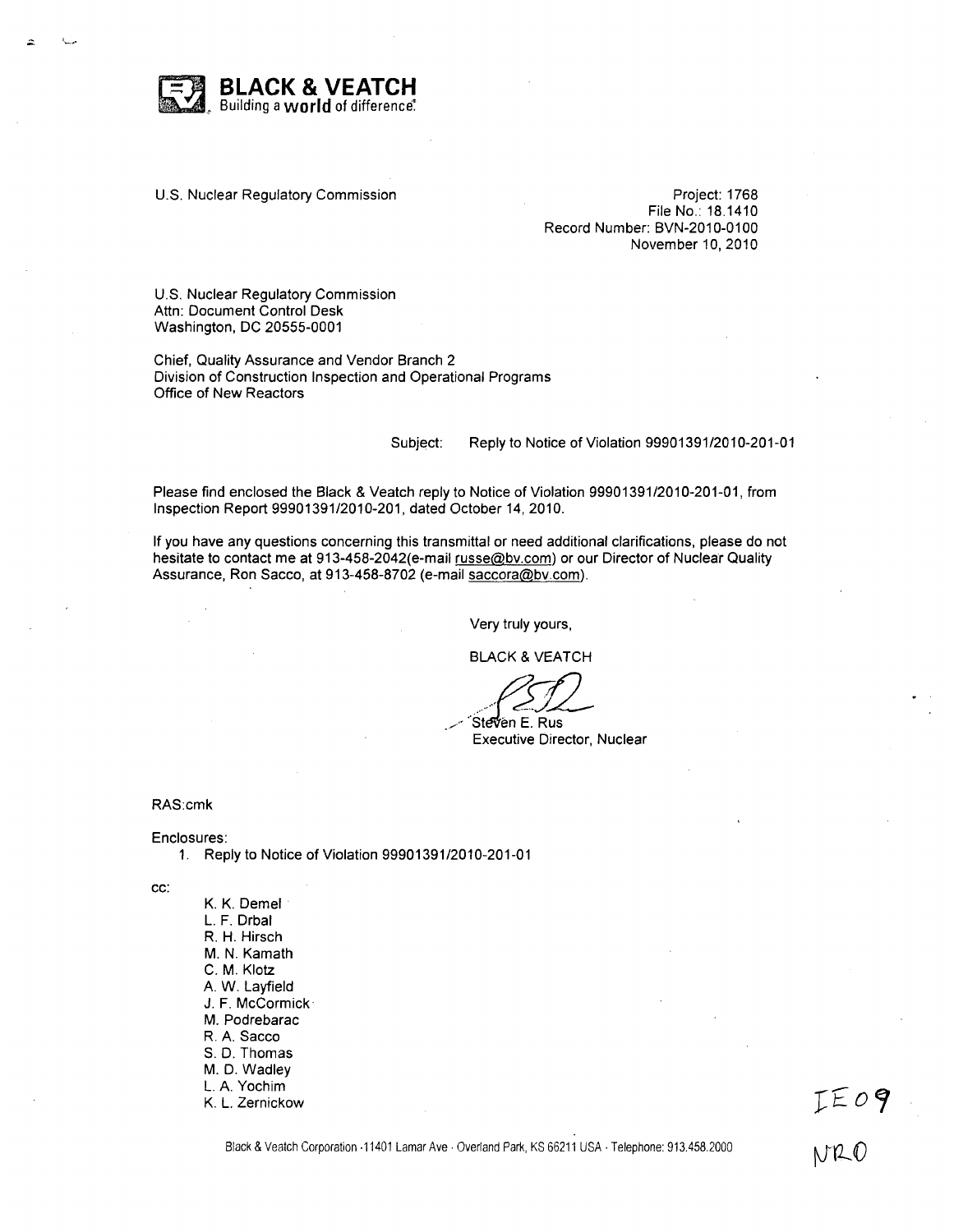## Enclosure **I**

## Black **&** Veatch Reply to Notice of Violation **99901391/2010-201-01**

## Text of Notice of Violation

Title 10 of the *Code of Federal Regulations* (10 CFR) 21.21(a)(1) requires, in part, that "Each individual, corporation, partnership, dedicating entity, or other entity subject to the regulations in this part shall adopt appropriate procedures to evaluate deviations and failures to comply to identify defects and failures to comply associated with substantial safety hazards as soon as practicable, and, except as provided in paragraph (a)(2) of this section, in all cases within 60 days of discovery, in order to identify a reportable defect or failure to comply that could create a substantial safety hazard, were it to remain uncorrected."

10 CFR 21.3, "Definitions," states that discovery "means the completion of the documentation first identifying the existence of a deviation or failure to comply potentially associated with a substantial safety hazard within the evaluation procedures discussed in 10 CFR 21.21(a)."

Contrary to the above, as of September 3, 2010, B&V's implementing procedure for 10 CFR Part 21, "Reporting of Defects and Noncompliance," Nuclear Procedure 16.2, "Reporting of Defects and Noncompliances under 10 CFR Part 21 and Part 50.55(e)," Revision 3, dated August 20, 2010, was not an appropriate procedure to ensure evaluations of deviations and failures to comply associated with substantial safety hazards are completed within 60 days of discovery. Specifically, B&V's procedure incorrectly defined "discovery" as the date of its condition review group valuation.

## Black **&** Veatch Response

• 1. The reason for the violation.

In incorporating the requirement to evaluate deviations or failures to comply within 60 days of discovery into The Black & Veatch (B&V) Nuclear Procedure NP 16.2, B&V made a good faith attempt to correlate the use of the electronic documentation system to document potential issues, with the ambiguity within 10CFR21 of the following phrase within the definition of "discovery": "...completion of the documentation first identifying the existence of a deviation or failure to **comply....".**

The B&V electronic documentation system allow individuals to fill out only one block of the multipart form in order to enter any issue into the system. The form at that stage is by no means in a "completion" stage, and thus it was believed that the procedural process set up - by which the 60-day 'clock' started once it was reviewed at a weekly meeting by our Condition Review Group (CRG) and the form more completely filled out in that meeting - met the Part 21 requirements.

2. Corrective steps taken and results achieved.

The implementing Nuclear Procedure, NP 16.2, section 6.2.1 was revised on 11/4/10 as follows:

From:

"The date of the CRG evaluation is the start of the 60 day time limit."

To:

"The date of the initiation of the CR is the start of the 60 day time limit."

3. Corrective Steps that will be taken to avoid further violations.

NP 16.2 is required, documented reading for all personnel performing work for the B&V Nuclear Organization and the Revision History (part of the NP) explains the revision.